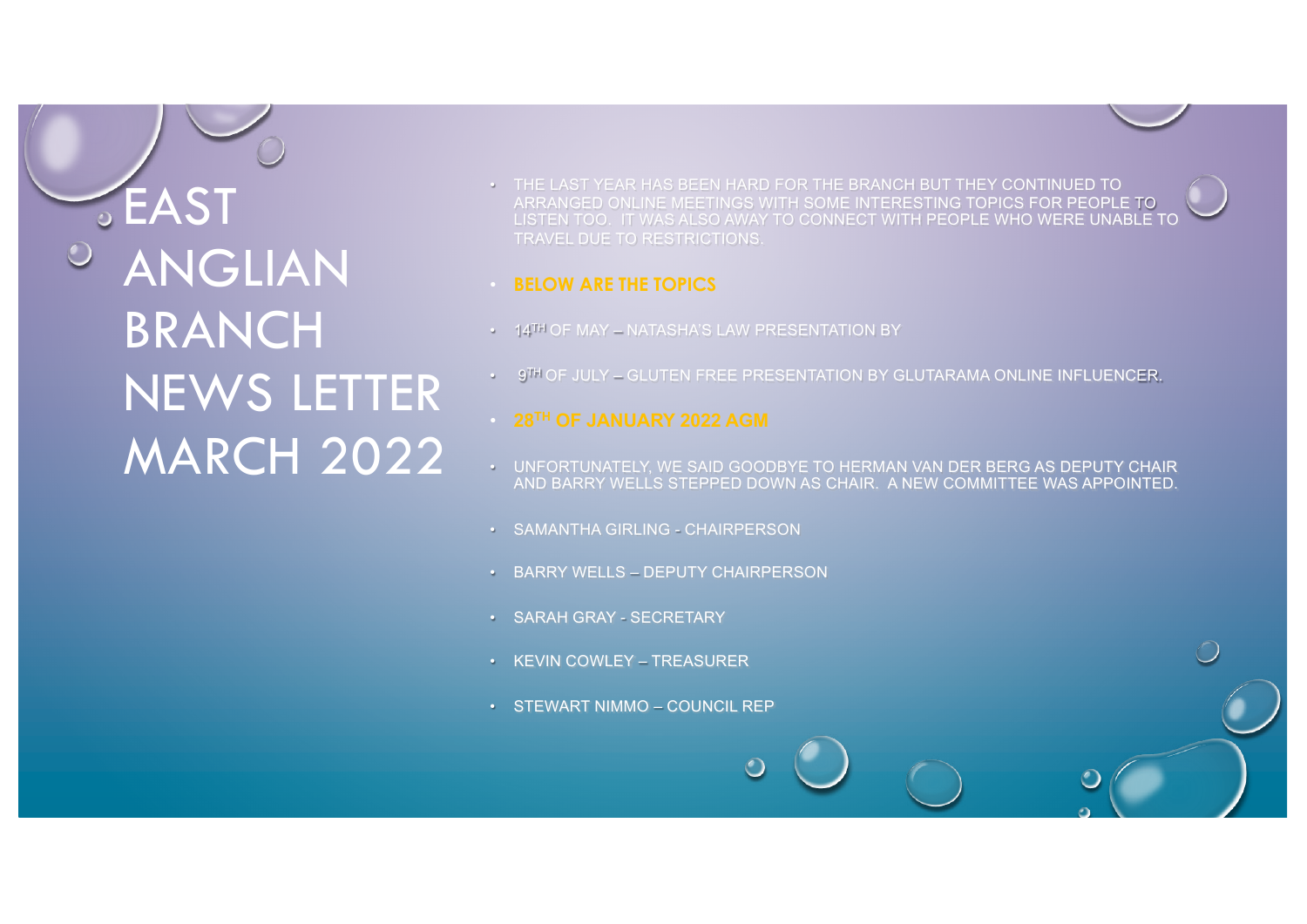**SMEETING** DATES FOR FIRST HALF OF 2022

## • **MARCH MEET**

- ON THE 3RD, THE BRANCH WERE TREATED TO A PRESENTATION BY ANDY STEPHENSON FROM THIRST LINK. READY MORE ON PAGE 4.
- 
- THE 5<sup>TH</sup> OF APRIL MEET WILL INCLUDE A PRESENTATION BY ADAM JOHNSON FROM DELEGATE TECHNOLOGY AND A DISCUSSION ON FOOD POVERTY.
- 
- 6<sup>TH</sup> MAY A ROAD TRIP HAS BEEN PLANNED O VISIT RATIONALE'S HQ BY RODNEY LANKESTER. THIS WILL BE OUR FIRST FACE TO FACE MEETING IN OVER 2 YEARS.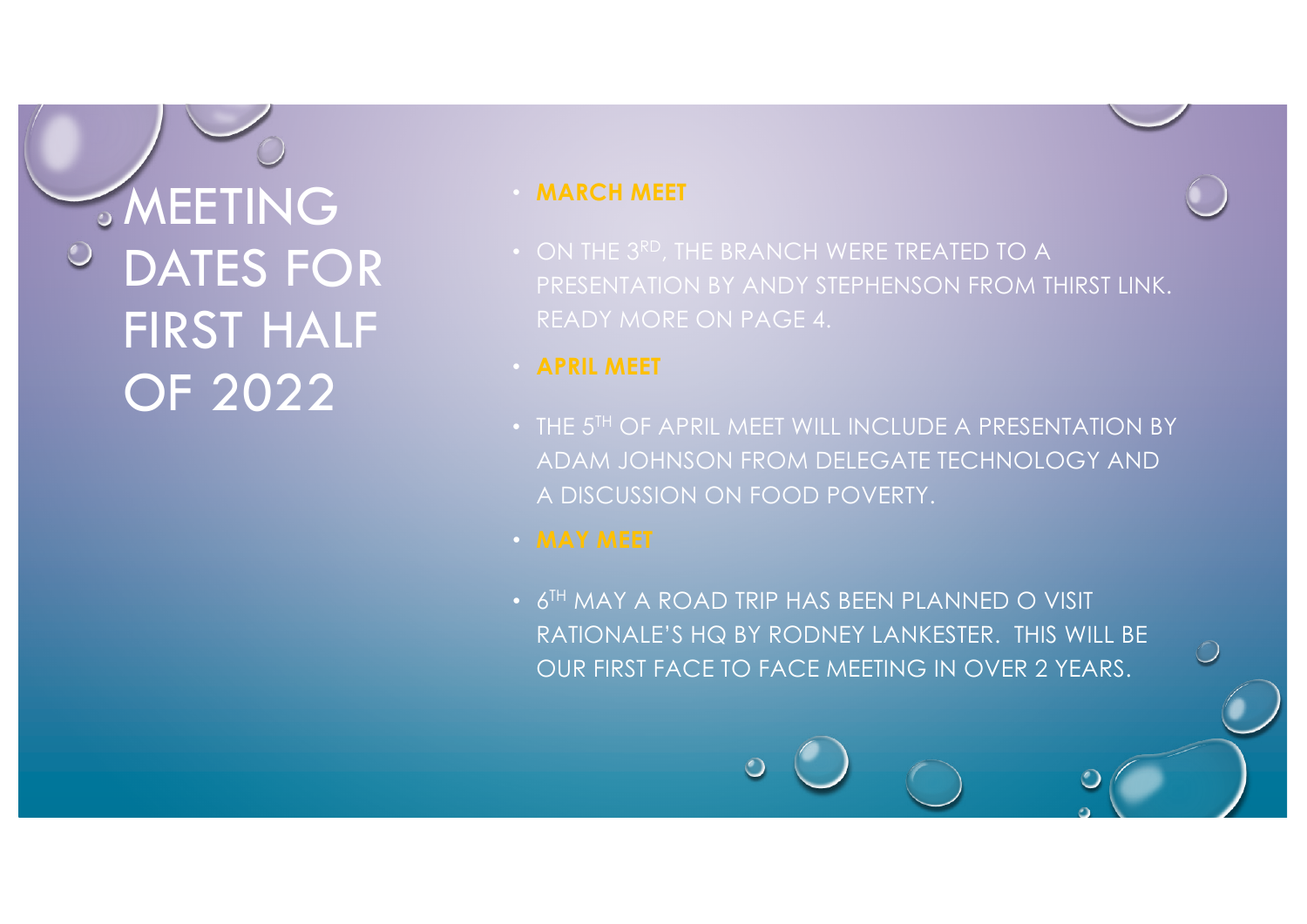**SMEETING**  $\bigcirc$ DATES FOR FIRST HALF OF 2022



### • **JULY MEET**

- AFTER A FEW YEARS ABSENT THE COMMITTEE HAVE REINSTATED THE ANNUAL VISIT TO NEWMARKET RACERS, NEWMARKET NIGHTS!!
- THE BRANCH MEMBERS VOTED WHICH NIGHT TO ATTEND.
- QUEEN SYMPHONIC
- THE SCRIPT
- ANN-MARIE
- 
- THIS YEAR THE COMMITTEE HAVE CHOSEN A DIFFERENT ADMISSION PRICE WHICH INCLUDES A MEAL AND DIFFERENT VIEWPOINT OF THE RACERS.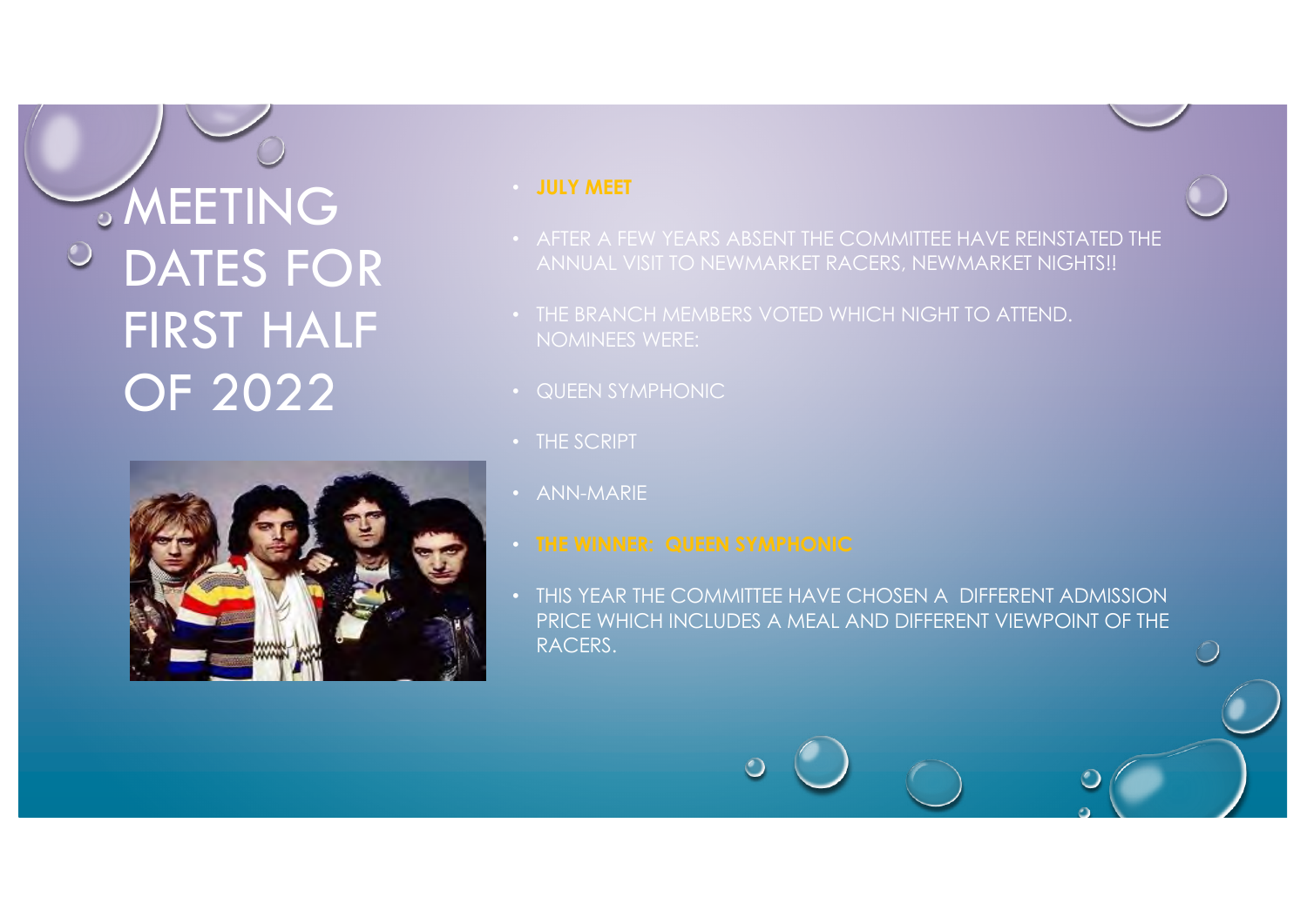## • **THIRST LINK PRESENTATION**

- ANDY STEPHENSON FROM THIRST LINK PRESENTED AND GAVE A DETAILED EXPLANATION OF HOW VENDING CAME ABOUT TO
- ANDY DISCUSSED THE FOLLOWING ITEM.
- BRIEF HISTORY OF VENDING
- VENDING TODAY

**MATTEE MEETING** 

--

PIC-COLLAGI

All New Shopping Cart

 $Q<sub>2</sub>$ 

- WHY HAVE VENDING
- VENDING FOR THE 21ST CENTURY
- OUT OF HOURS FOOD VENDING
- THE BRANCH MEMBERS FOUND THE TALK INFORMATIVE AND GAVE THEM FOOD FOR THOUGHT IN THEIR OWN ESTABLISHMENTS WHERE APPLICABLE.